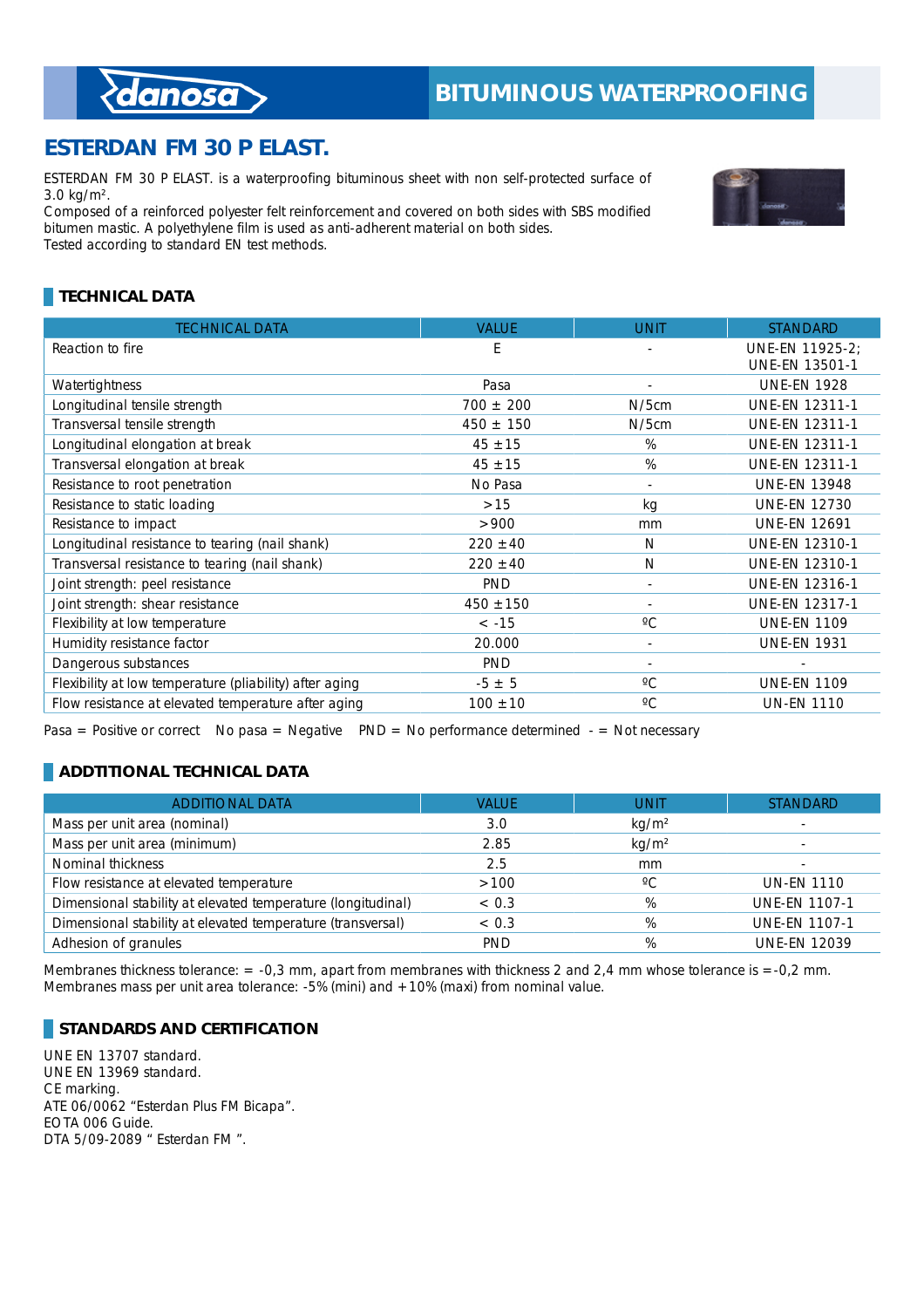# danosa

## **ESTERDAN FM 30 P ELAST.**

#### **PRESENTATION**

| <b>PRESENTATION</b> | <b>VALUE</b> | UNIT                     |
|---------------------|--------------|--------------------------|
| Length              | 12           | m                        |
| Width               |              | m                        |
| Roll surface        | 12           | m <sup>2</sup>           |
| Rolls per pallet    | 28           | rolls                    |
| Product Code        | 141171       | $\overline{\phantom{a}}$ |



- 1. polyethylene film
- 
- 2. SBS modified bitumen<br>3. reinforced polyester fel reinforced polyester felt

#### **MAINTENANCE RECOMMENDATIONS**

Maintenance requirements for Danosa Roofing Products \_

The following maintenance checks must be adhered to:

- A general examination on the condition of the waterproofing and surrounding roof components.
- An inspection of all functional roofing elements including skylights, outlets, upstands, penetrations and any other visible roofing components. \_
- Clean outlets, drains, gutters and remove any debris from the roof.
- Periodic removal of mildew, moss, herbs or any other kind of vegetation that has been accumulation on the waterproofing.
- Periodic removal of possible sediments accumulated on the deck (silt, sledges, slate granules, etc) by occasional water accumulation.
- Periodic removal of debris and small objects that may have accumulated on the roof.
- Ensure surrounding structural elements are sound such as eaves, flashings, slate tiles and brickwork.
- Ensure that the waterproofing is in good condition and there are no blisters, damage or separation. \_

- Review the condition of the waterproofing (adherence to upstands, condition of overlaps, visual appearance, etc) and repair the defects observed. \_

These operations must be carried out twice a year, preferably at the beginning of spring or autumn and must be increased in case of decks or valleys with zero falls. It is also necessary to perform additional maintenance depending on the type of roof, location and proximity of roofs to areas with trees or in areas with high levels of pollution. \_

More details on the document Maintenance and repair recommendations for flat roofs waterproofed with modified bitumen sheets